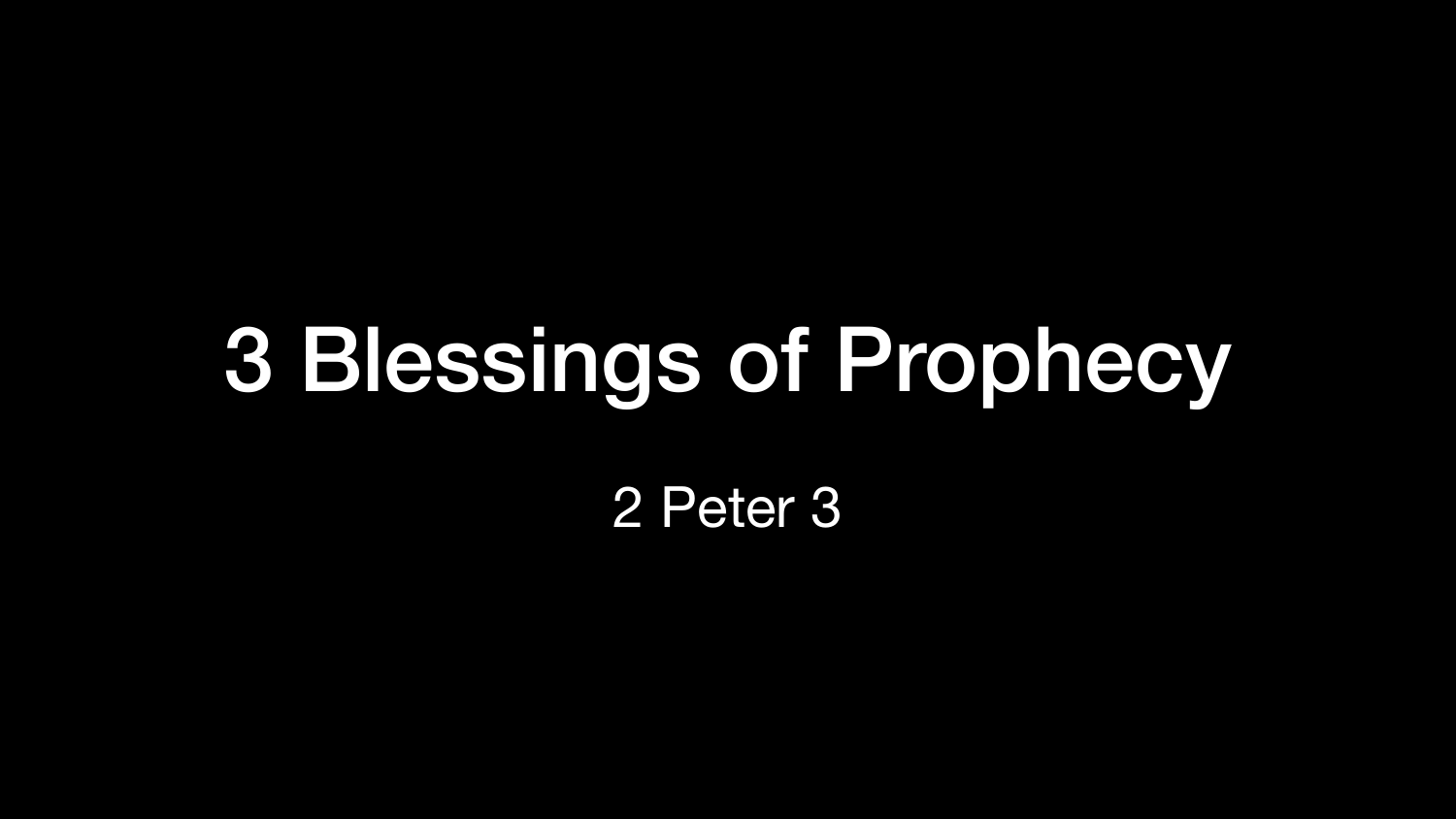### Discernment

Guard against deception

2 Peter 3:1-2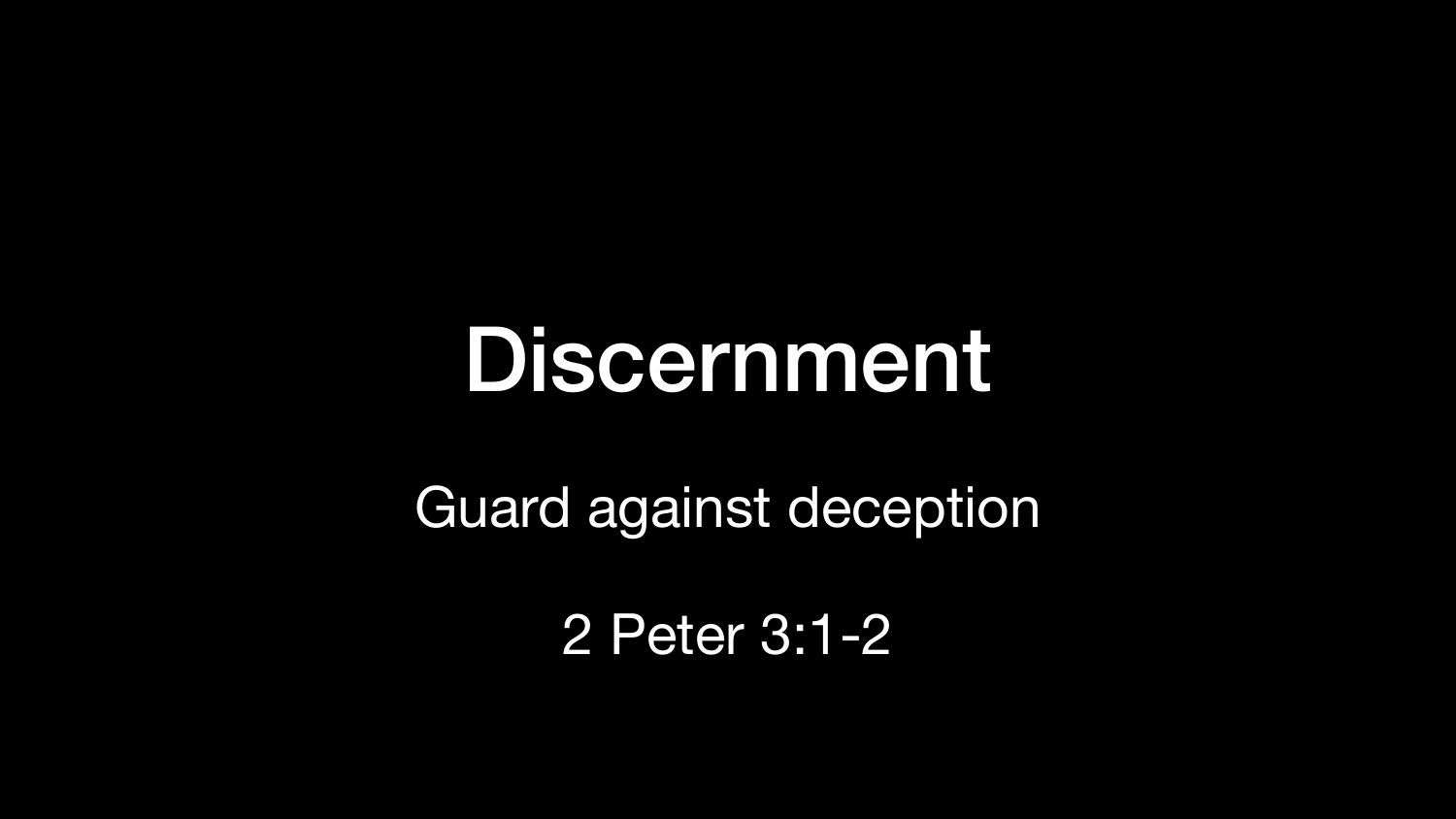#### Old Testament Prophets **&**

#### New Testament Apostles

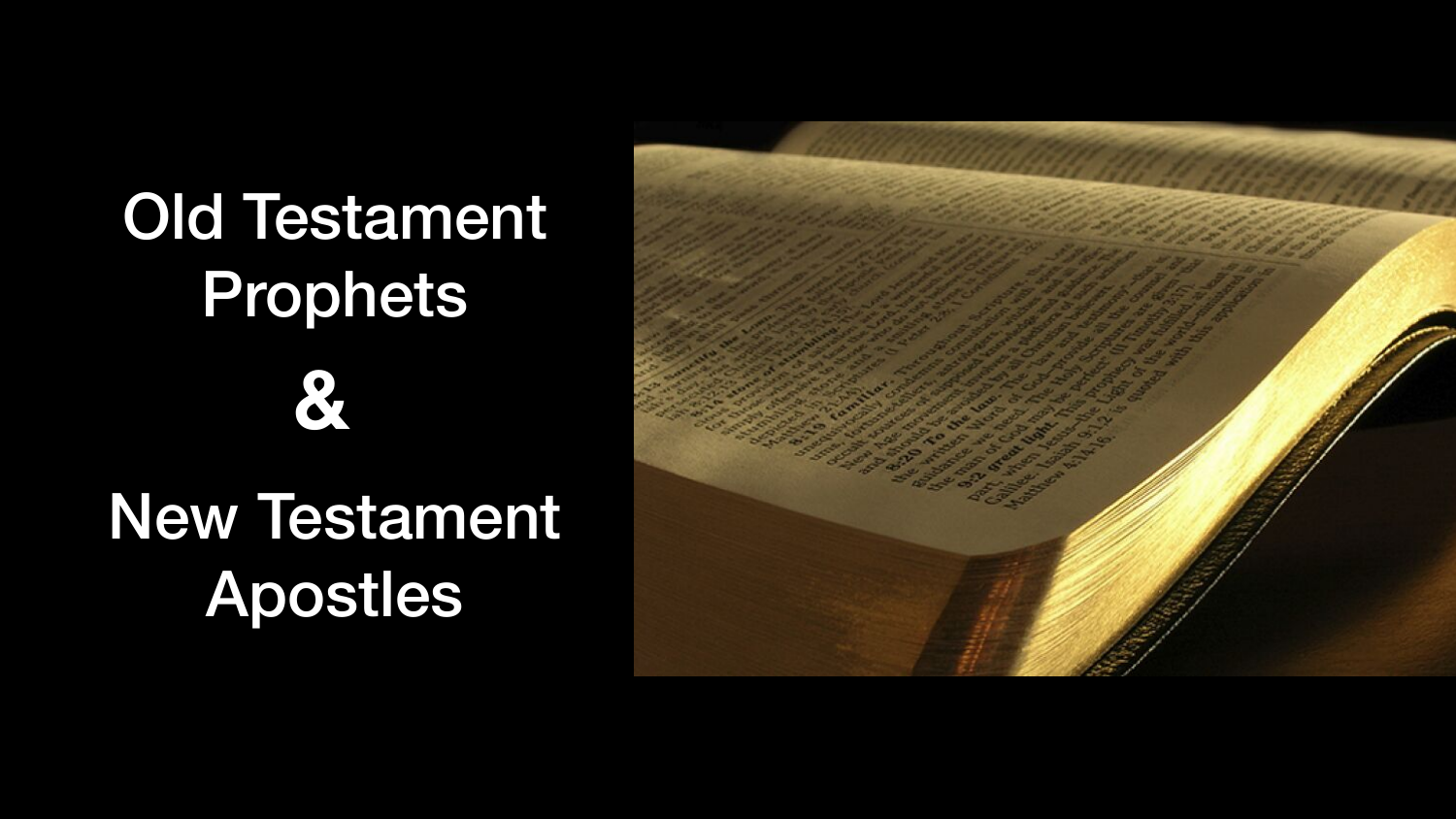# Discernment Guard against deception To be aware

- 
- 2 Peter 3:4-10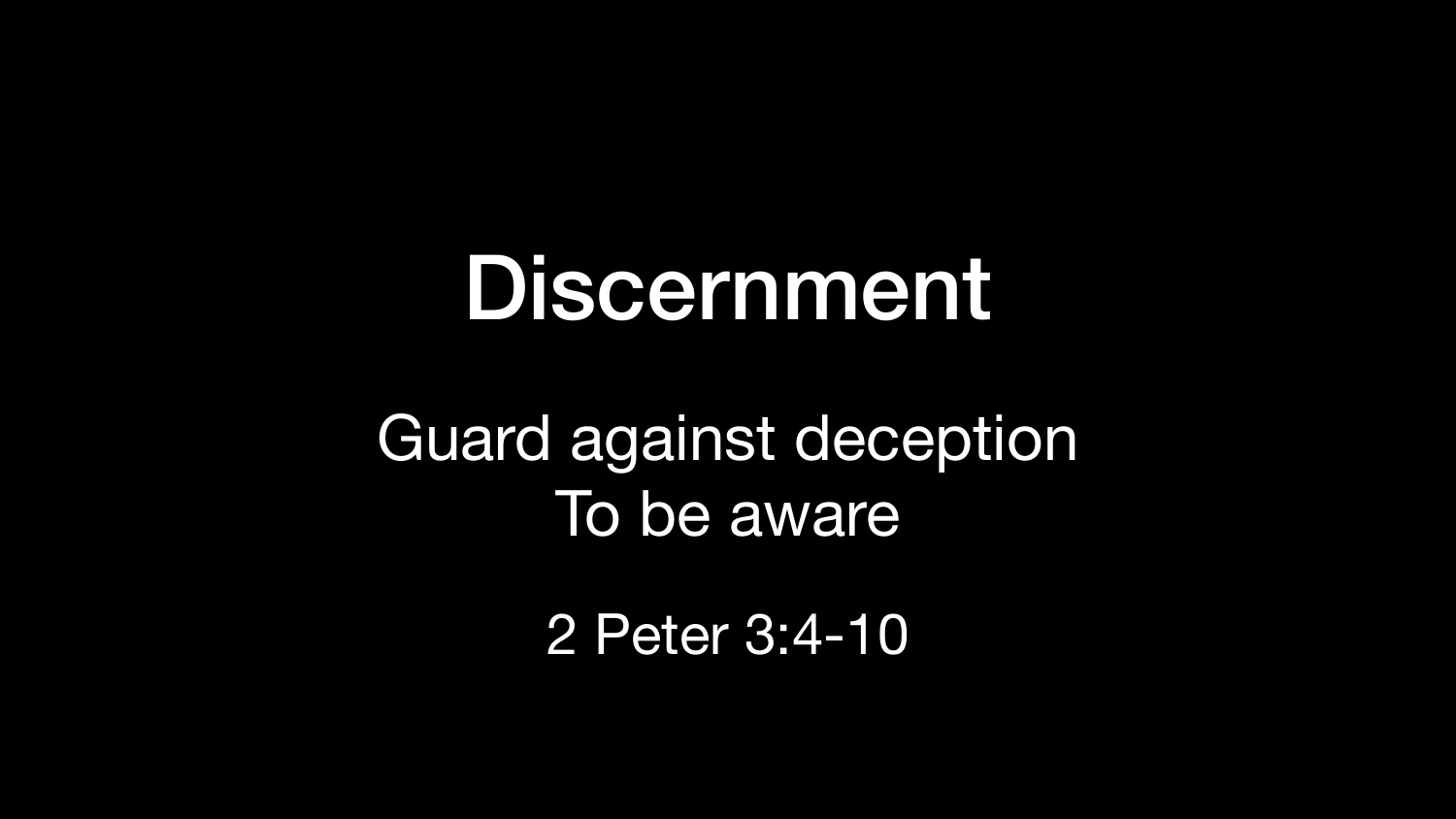#### Matthew 24:45-51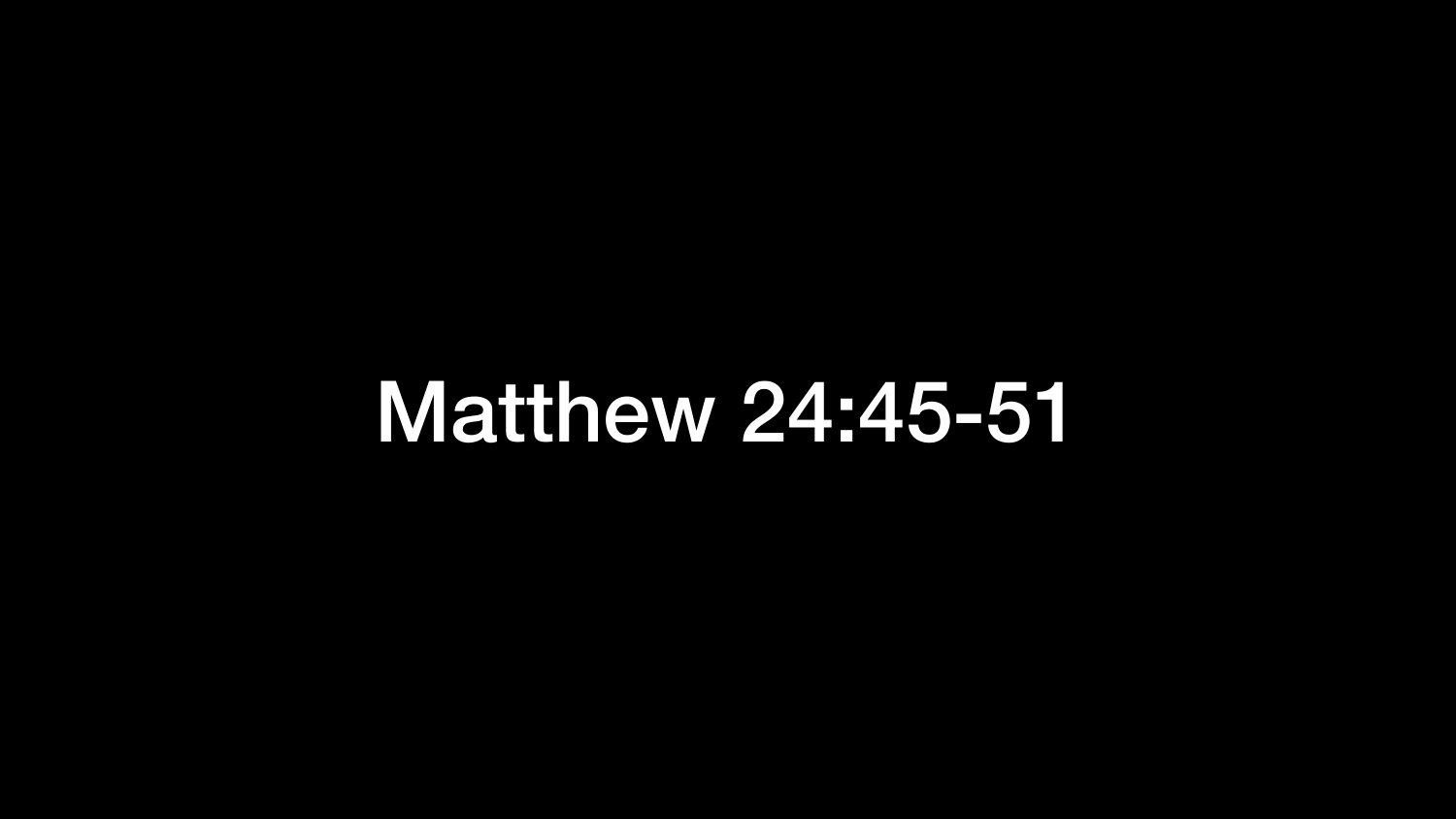### Matthew 25:1-13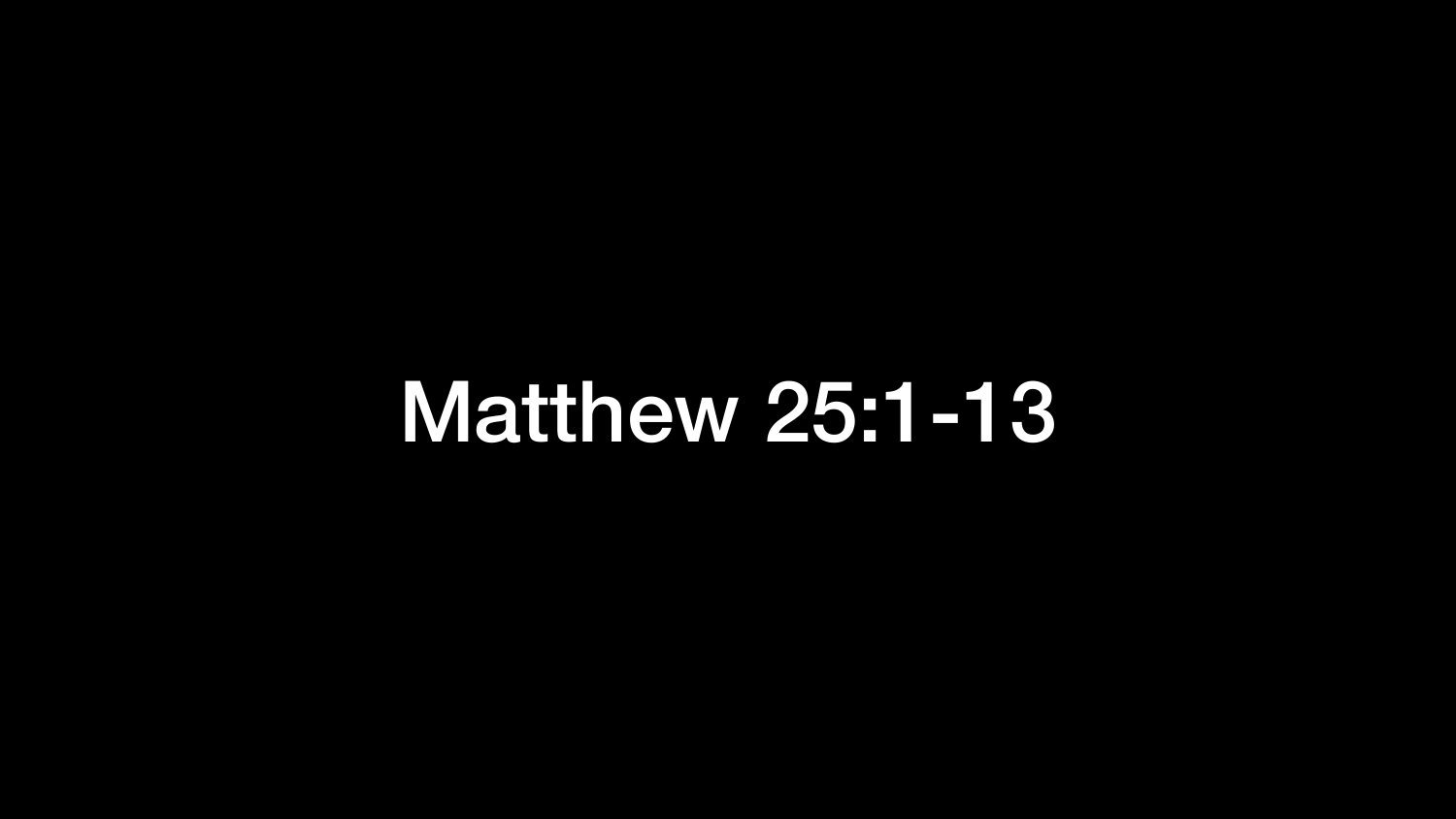### Discernment Guard against deception To be aware To anticipate His return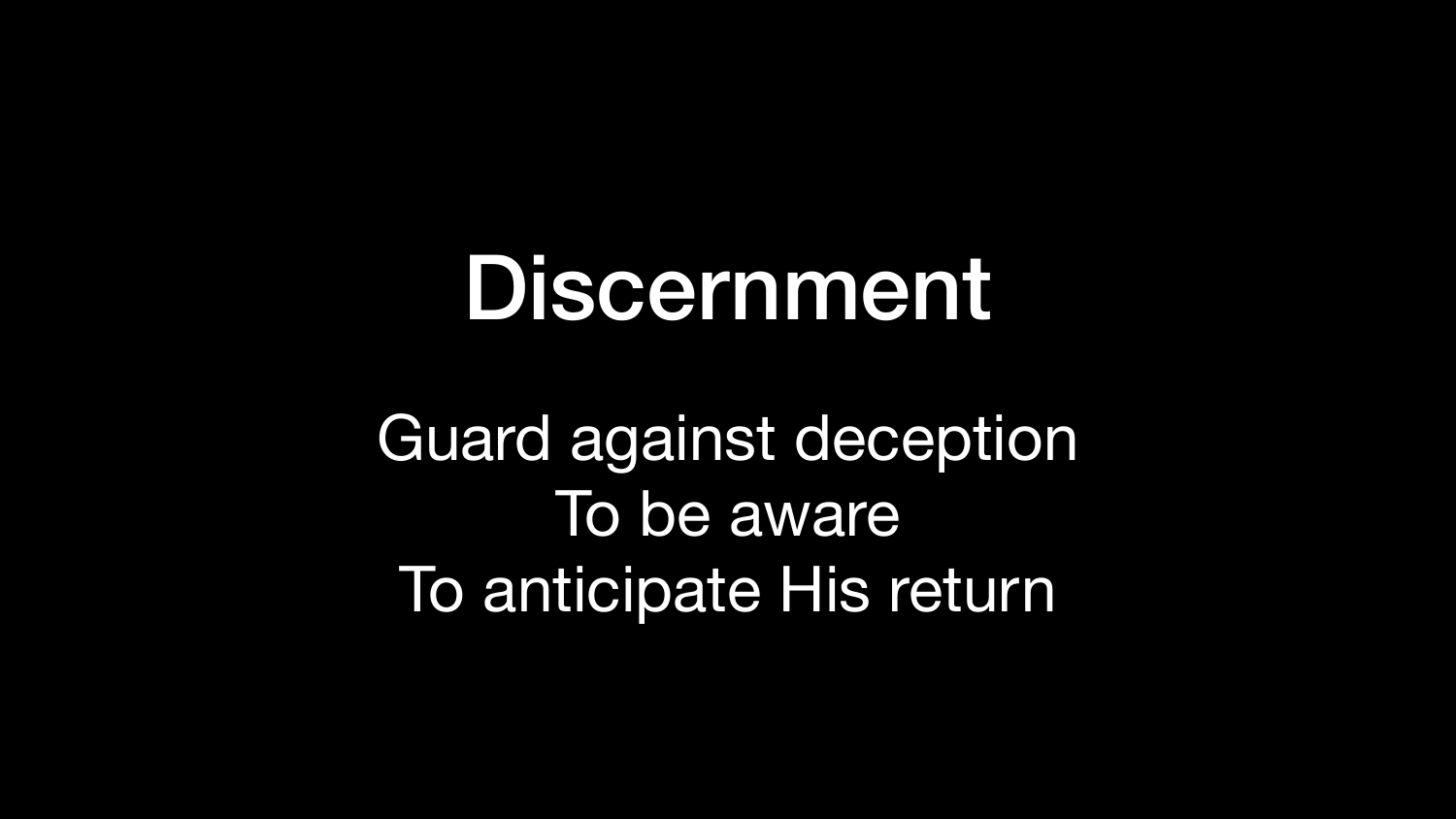#### 2 Peter 3:11-13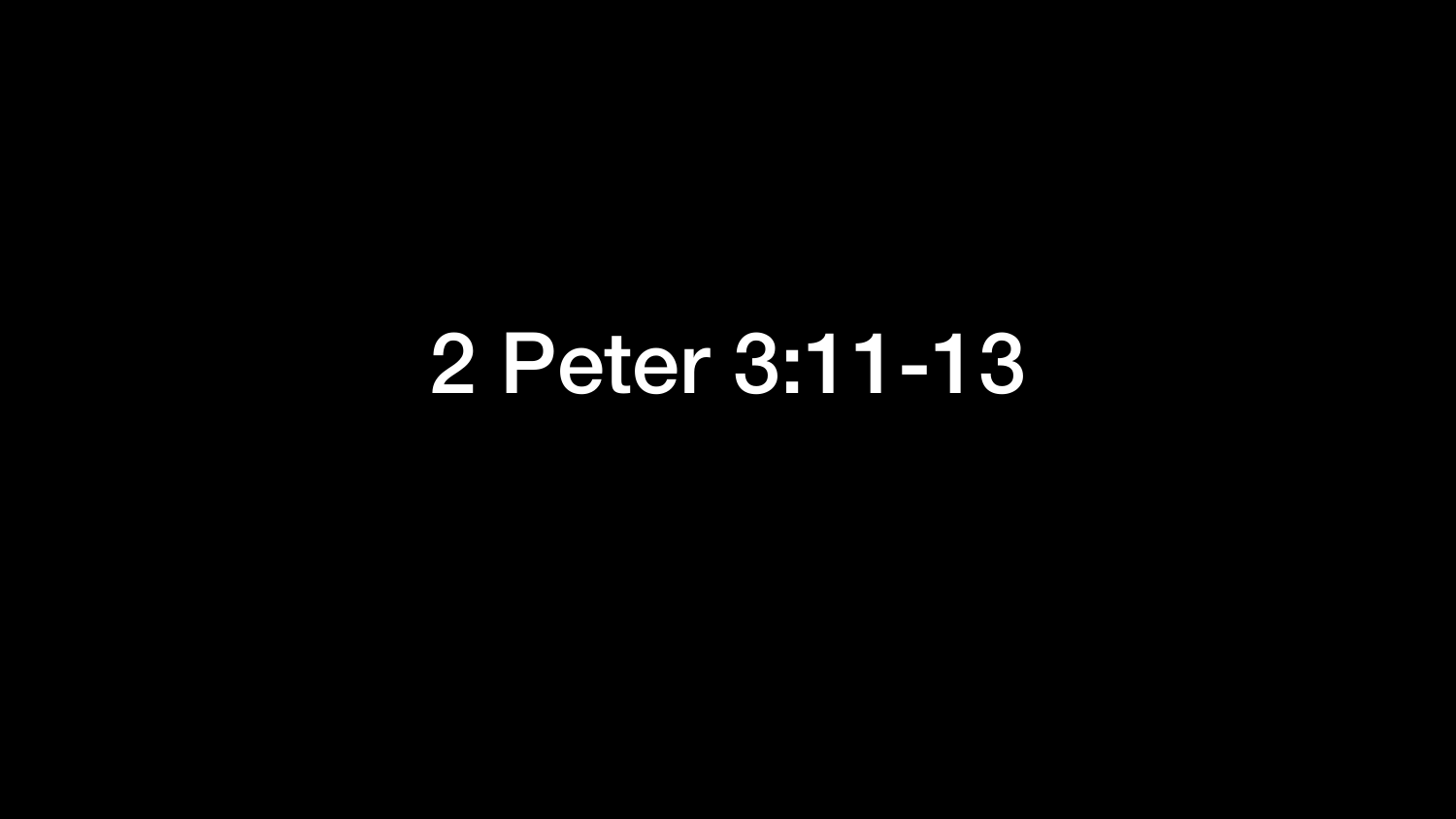### HOPE



#### 2 Peter 3:11-13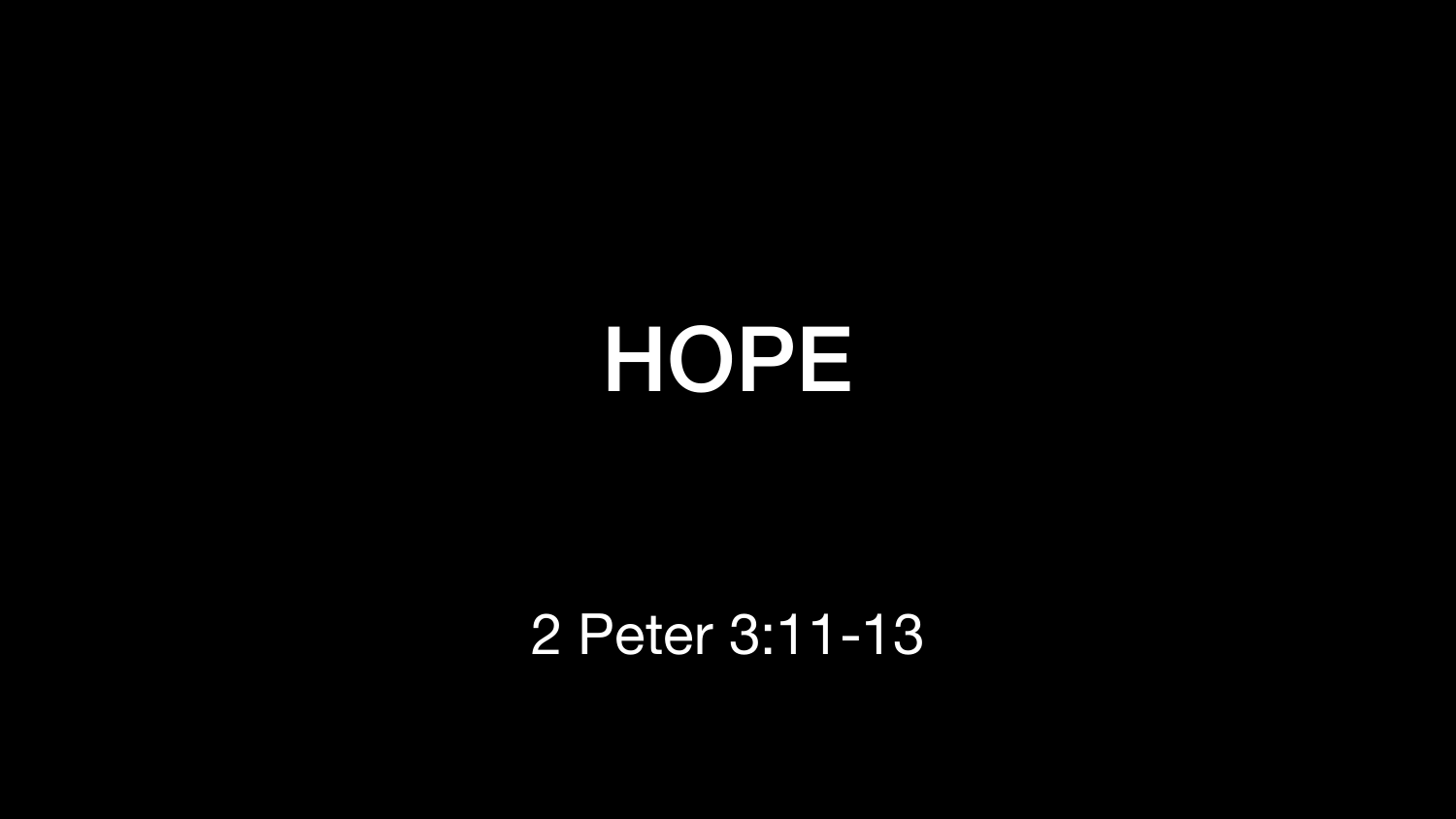### Hope

A.1 Peter 1:3 (NKJV) Blessed [be] the God and Father of our Lord Jesus Christ, who according to His abundant mercy has begotten us again to a living hope through the resurrection of Jesus Christ from the dead,

C.1 Peter 1:13 (NKJV) Therefore gird up the loins of your mind, be sober, and rest [your] hope fully upon the grace that is to be brought to you at the revelation of Jesus Christ;

E.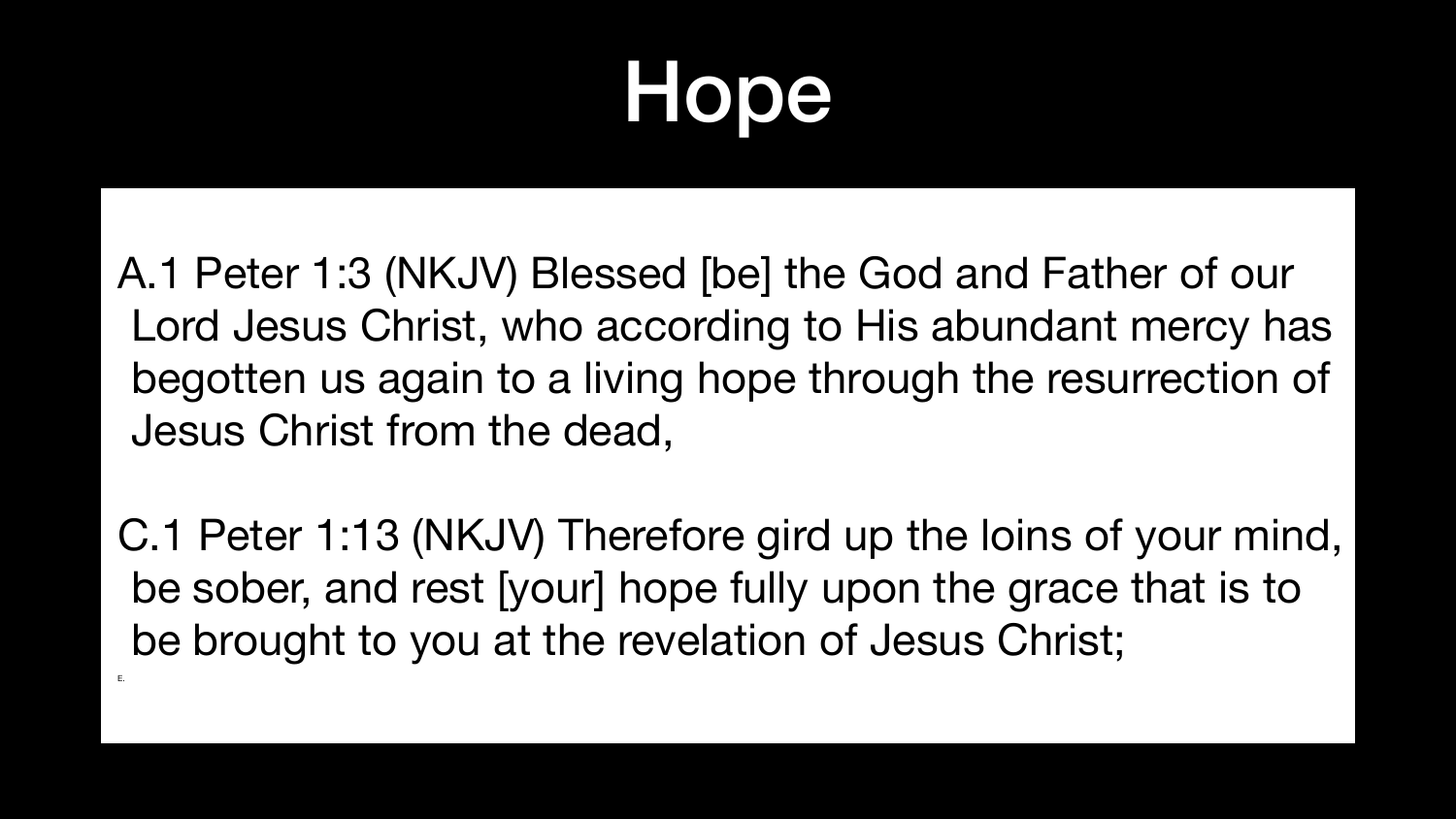- A.Hebrews 10:23 (NKJV) Let us hold fast the confession of [our] hope without wavering, for He who promised [is] faithful.
- C.Titus 2:13 (NKJV) looking for the blessed hope and glorious

appearing of our great God and Savior Jesus Christ D.

#### Hope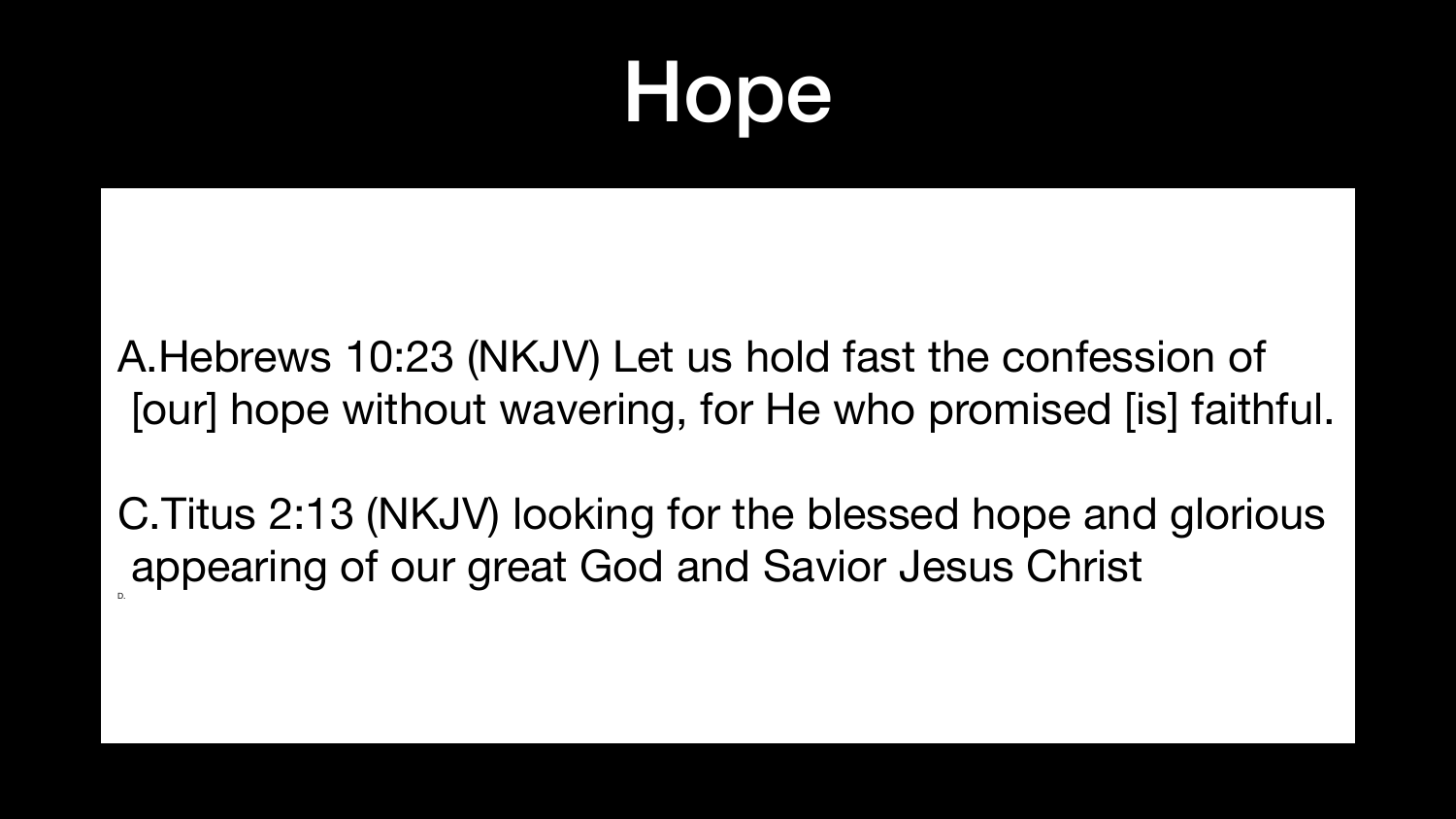A.Hebrews 6:18 "that by two immutable things, in the hope set before us."

### Hope

#### which it [is] impossible for God to lie, we might have strong comfort, who have fled for refuge to lay hold of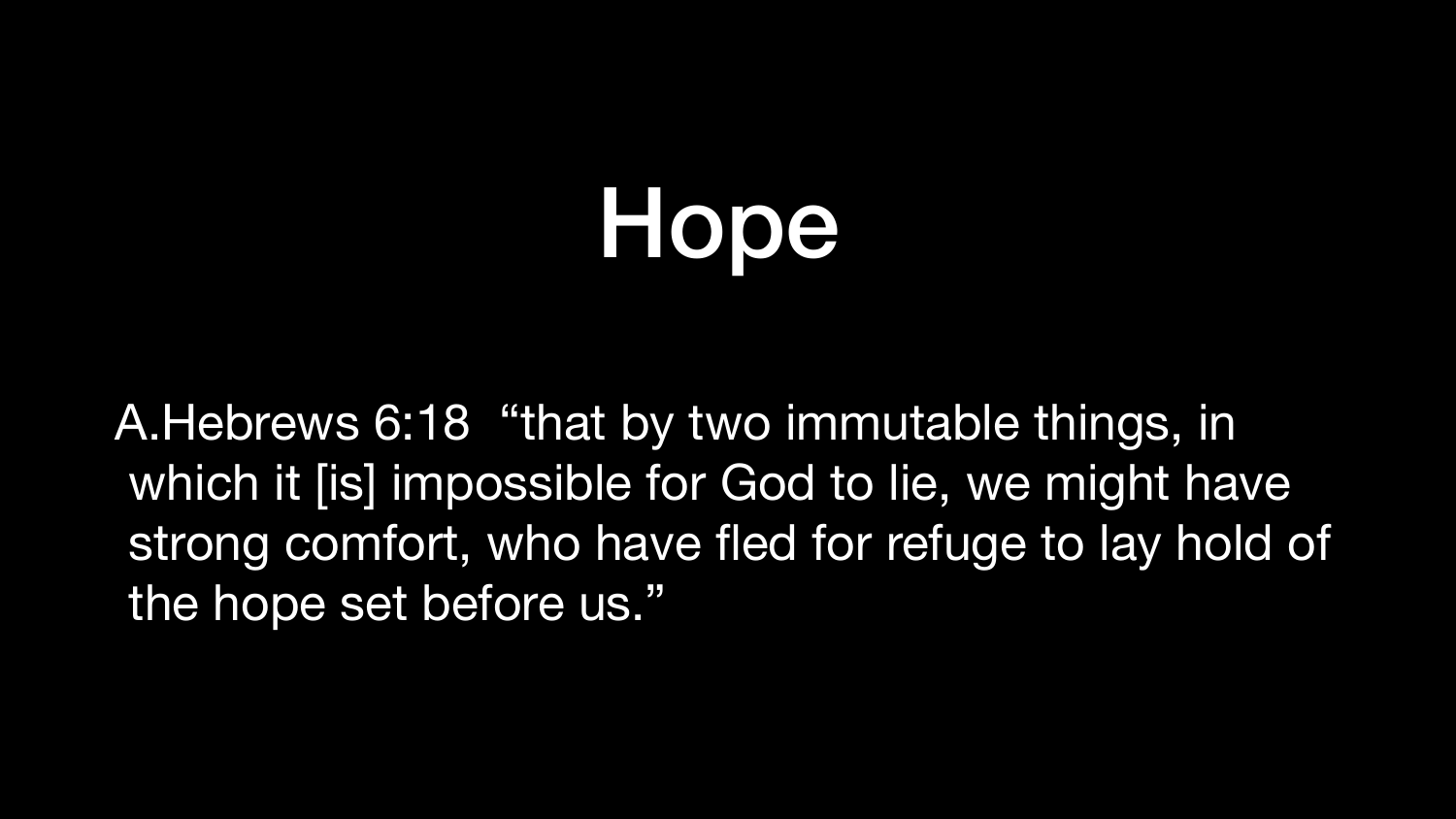## Discernment Hope

# Blessings of Prophecy: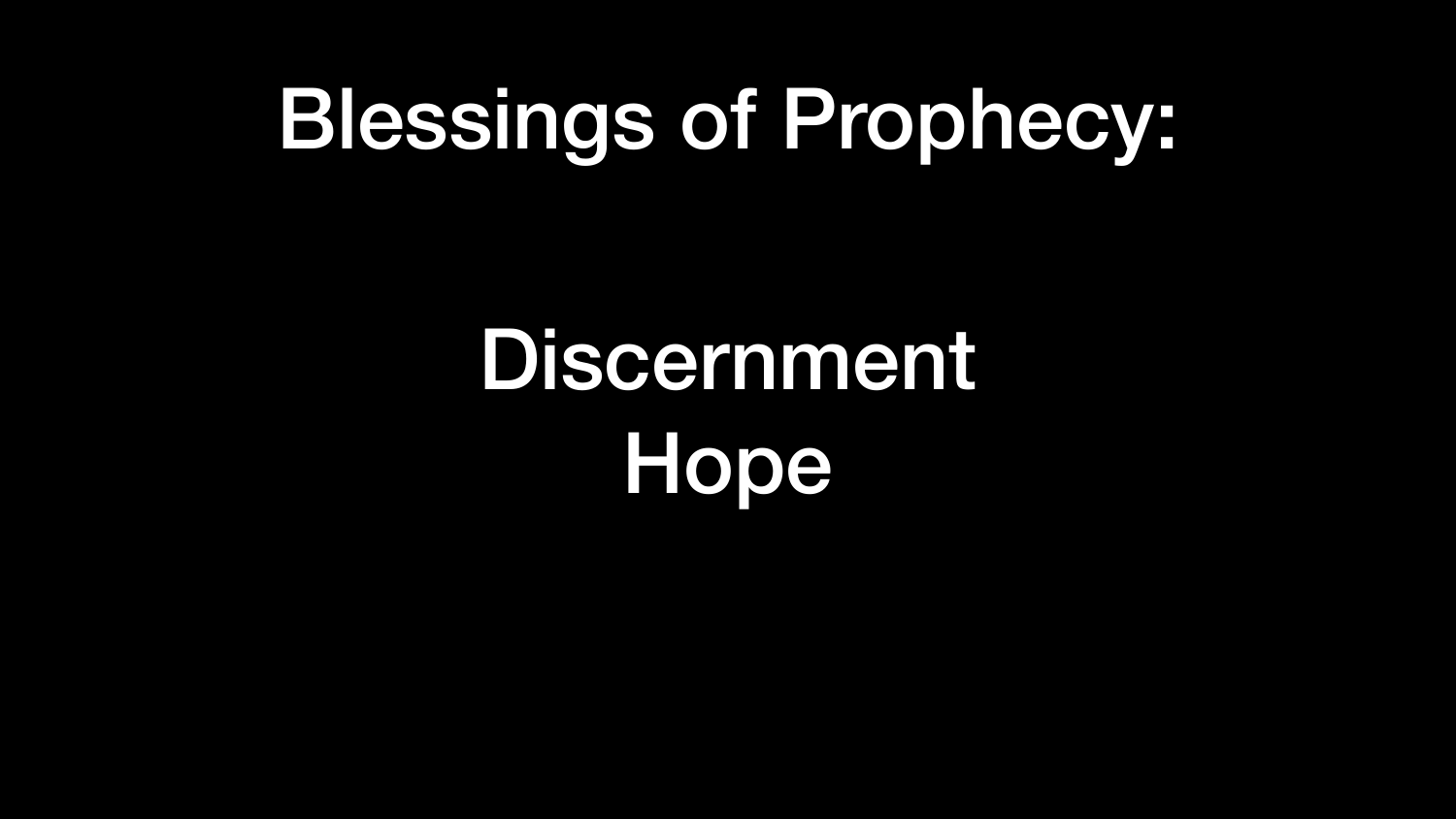#### 2 Peter 3:14-18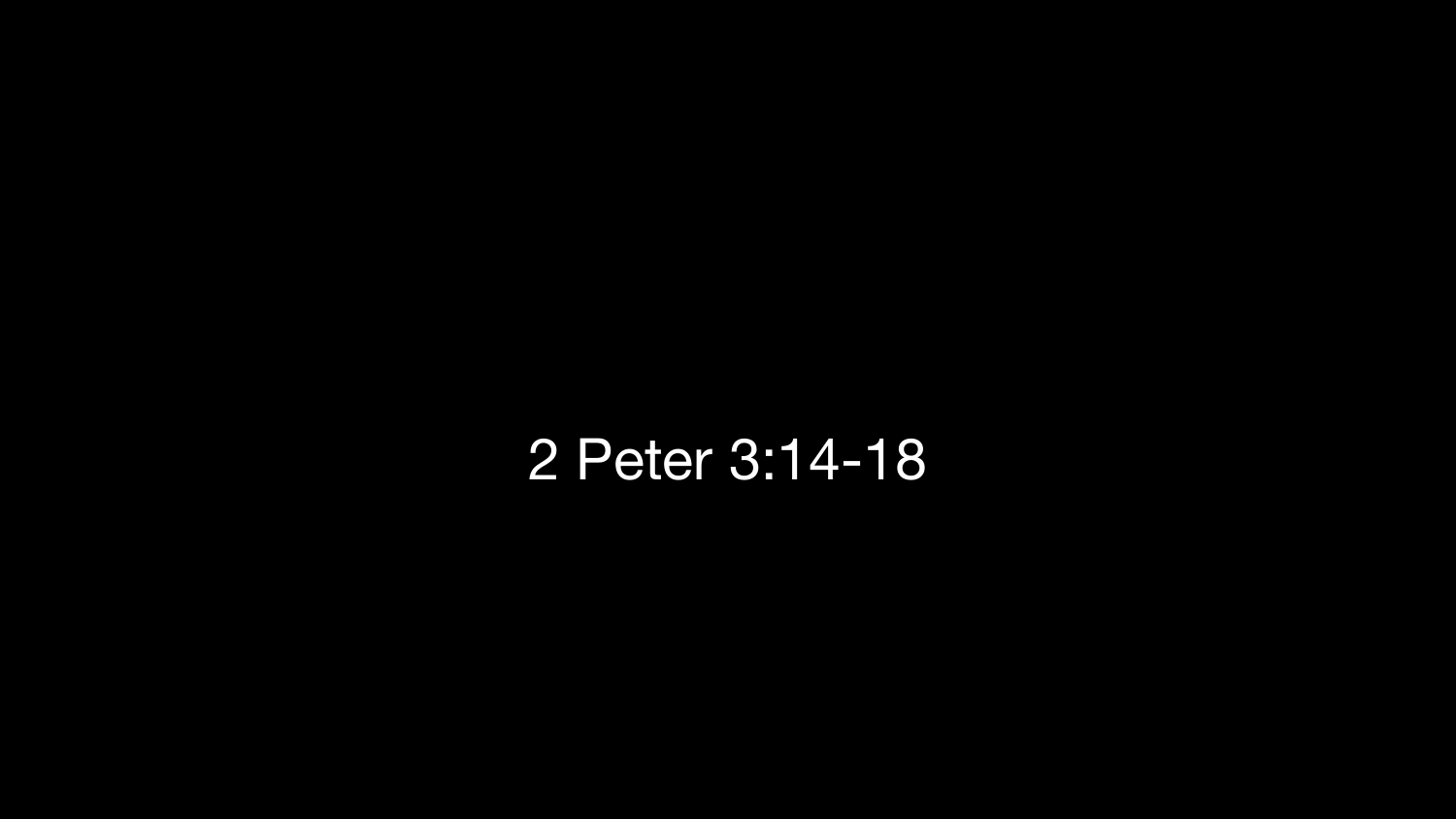#### Know Jesus 2 Peter 3:14-18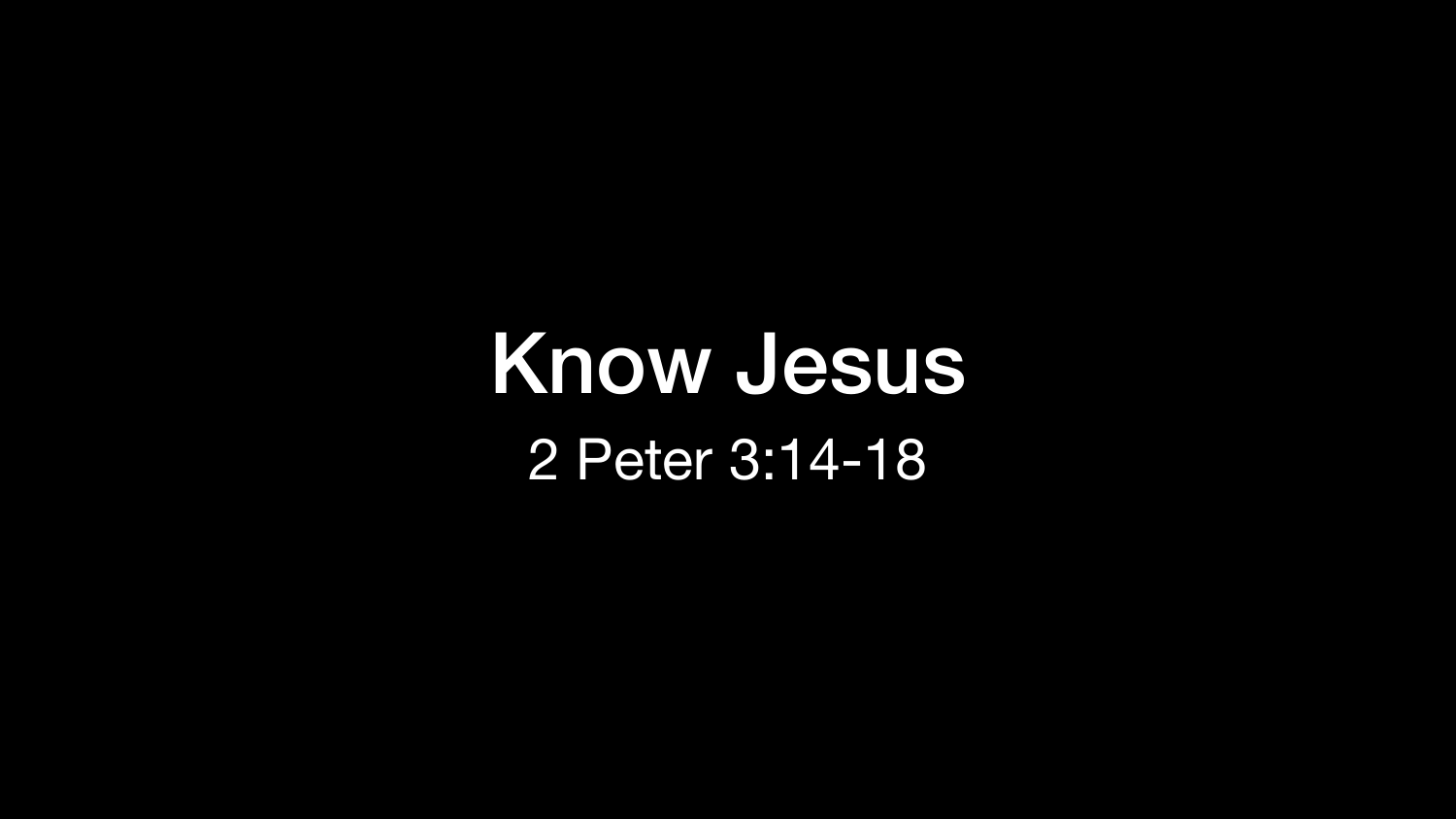#### Know Jesus 2 Peter 3:14-18

… The testimony of Jesus is the spirit of prophecy — Revelation 19:10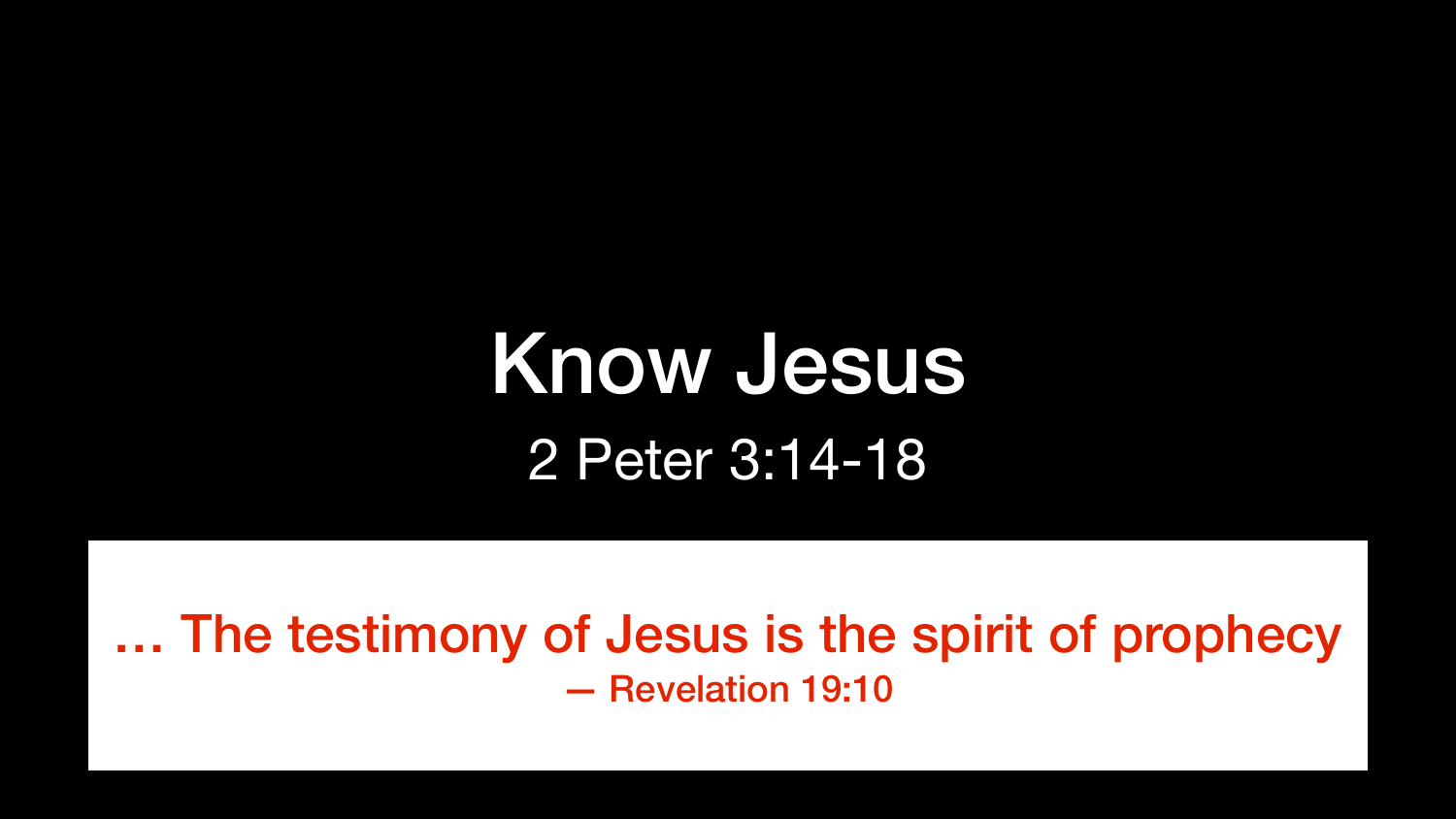## 3 Blessings of Prophecy

Discernment: a guard against deception Hope: for today and forever To know JESUS